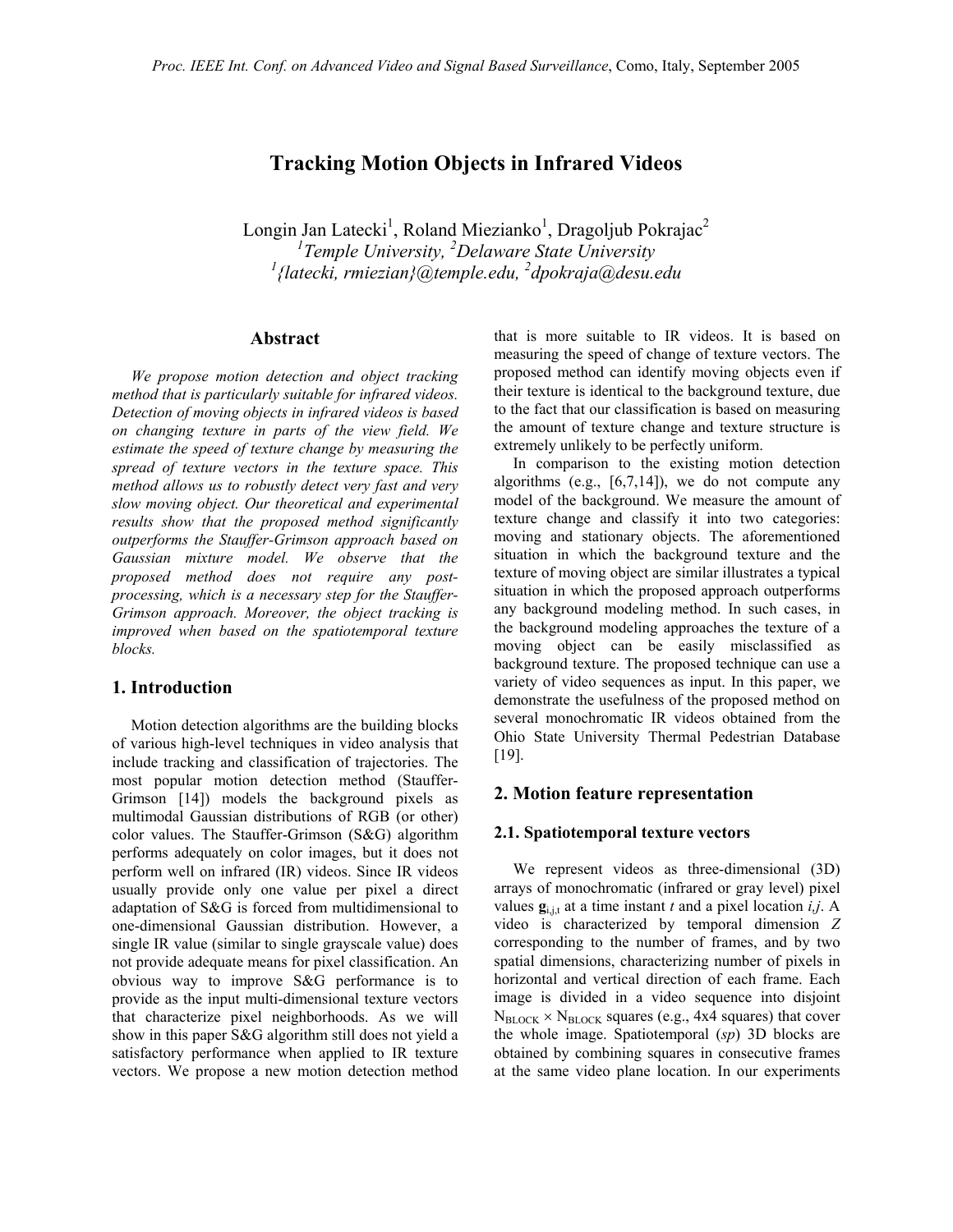reported here, we use 4x4x3 blocks that are disjoint in space but overlap in time, i.e., two blocks at the same spatial location at times *t* and *t*+1 have two squares in common. The fact that the 3D blocks overlap in time allows us to perform successful motion detection in videos with very low frame rate, e.g., in our experimental results, videos with 2 fps (frames per second) are included. The obtained 3D blocks are represented as 48-dimensional (4\*4\*3) vectors of monochromatic infrared pixel values.

In general the blocks are represented by Ndimensional vectors  $\mathbf{b}_{I,J,t}$ , specified by spatial indexes  $(I,J)$  and time instant *t*. Vectors  $\mathbf{b}_{I,J,t}$  contain all IR values  $\mathbf{g}_{i,j,t}$  of pixels in the corresponding 3D block. To reduce dimensionality of  $\mathbf{b}_{I,J,t}$  while preserving information to the maximal possible extent, we compute a projection of the normalized block vector to a vector of a significantly lower length *K*<<*N* using a PCA [8] projection matrix  $P^{K}$ <sub>I,J</sub> computed for all  $b_{I,J,t}$  at video plane location (*I,J*). The resulting *sp* texture vectors  $\mathbf{b}^*_{I,J,t} = \mathbf{P}^K_{I,J} * \mathbf{b}_{I,J,t}$  provide a joint representation of texture and motion patterns in videos and are used as input of algorithms for detection of motion and objects tracking. We use *K*=10 in our experiments. The obtained 10-dimensional vectors form a compact spatiotemporal texture representation for each block. It is important to notice that a different projection matrix  $P^{K}$ <sub>LJ</sub> is used for each video plain location. This assures that the obtained texture vectors are able to optimally distinguish different textures that appear in a given block. The initial projection matrix is trained on the first  $t_0$  frames under the assumption that only background is present in all block locations. The projection matrices are then updated during the time periods in which no motion is detected in a given block location.

# **2.2. Detection of moving features by measuring texture spread**

The spread of texture vectors over time indicates whether the corresponding object texture is stationary or moving. Recall that each *sp* vector represents texture of the corresponding block. Hence, by observing the characteristics of *sp* vectors change over time, we are able to detect whether a particular block belongs to a moving object or to a background. Consider a single block position in a video plane. We can observe the trajectory of its *sp* vectors, i.e., the loci of *sp* vectors in successive time frames, which we call motion orbits. For example, see Fig. 1, where each point represents the first three PCA components of the texture vectors.



**Fig 1.** Motion orbits for block location 43x14 of *Infra1* video

If during an observed time interval there is no moving object in the block, i.e., a stationary background is only present in the block, the *sp* vectors will be close to each other. The background texture is represented by the large cluster of points as seen in Fig. 1. In contrast, if there is a moving object passing through this block, the *sp* texture vectors will change fast, i.e., the *sp* vectors will be spread in the space of their coordinates.

To summarize, it can be observed that frames with only stationary objects are visible in the observed block location correspond to regions where *sp* vectors are clustered into fairly spherical shapes with small spread. In contrary, when moving objects are passing through this block location, the trajectory of *sp* vectors is typically elongated and the variance is relatively large.

A simple way to determine the speed of *sp* vector change would be to compute the norms of their first derivatives. However, computing finite differences of consecutive *sp* vectors may be unreliable. In order to determine whether the consecutive vectors belong to elongated trajectories, we need to observe whether they are making a consistent progress in one particular direction within a certain time interval.

We propose to assess the *sp* vector spread in the direction of maximal variance. To measure the variance of *sp* vectors, we compute the covariance matrix of *sp* vectors corresponding to the same block location for a pre-specified number of consecutive frames. We use the maximal eigenvalue as the measure of trajectory elongation. More formally, for each location  $(x, y)$ , and temporal instant  $t$ , we consider vectors of the form

 $b^*$ <sub>*x*, *y*,*t*−*W*,  $b^*$ <sub>*x*, *y*,*t*−*W* +1,...,  $b^*$ <sub>*x*, *y*,*t*,...,  $b^*$ <sub>*x*, *y*,*t*+*W*</sub></sub></sub></sub>

corresponding to a symmetric window of size *2W+1* around the instant *t*. For these vectors, we compute the covariance matrix  $C_{x,y,t}$ . We assign the largest eigenvalue of  $C_{x,y,t}$ , denoted as  $\Lambda_{x,y,t}$ , to a given sp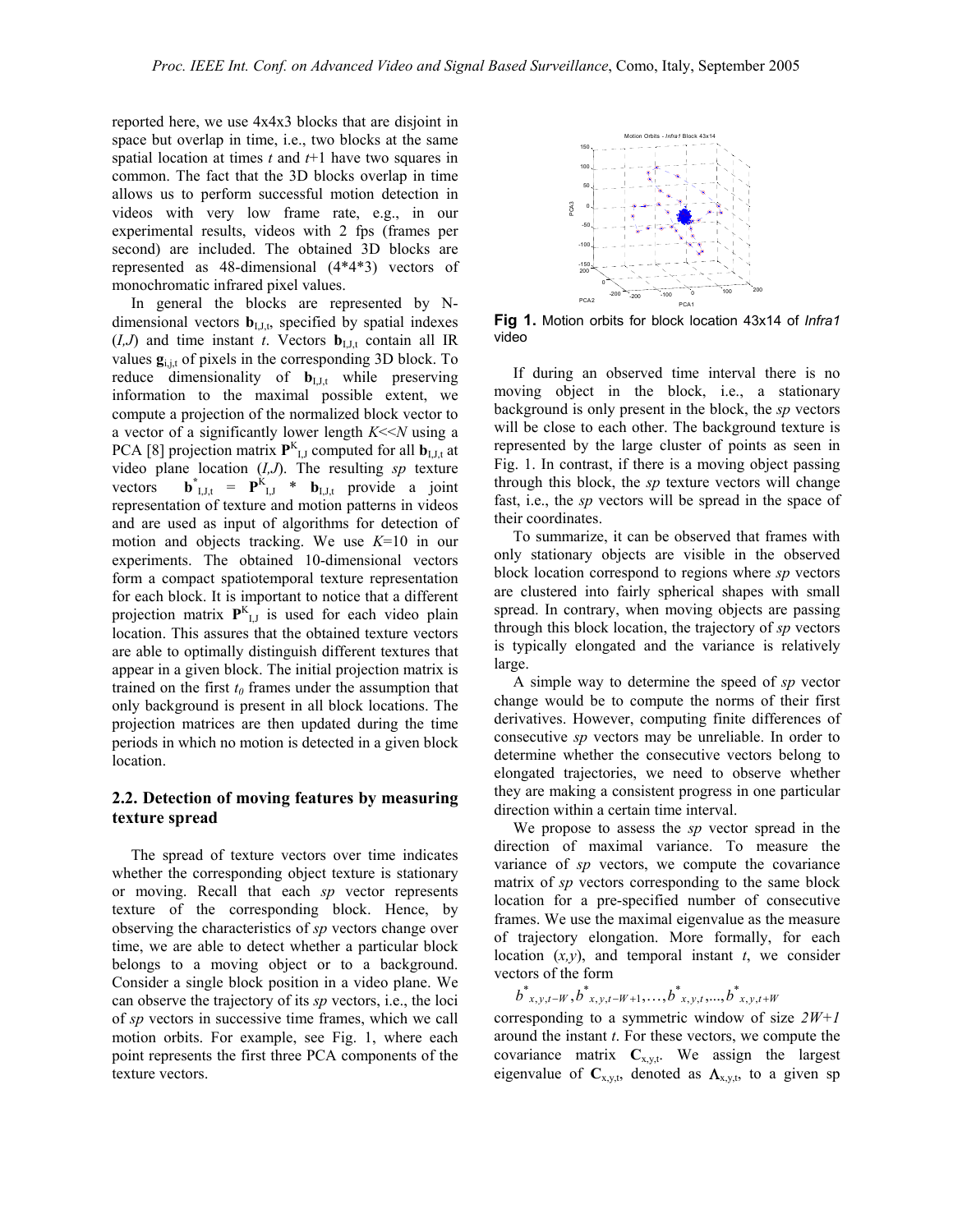video position to define a local variance measure, which we will also refer to as *motion measure*

$$
mm(x, y, t) = \Lambda_{x, y, t}
$$

The larger the motion measure *mm*(*x,y,t*), the more likely is the presence of a moving object at position  $(x, y, t)$ . An example graph of *mm* is shown in Fig. 2(a), which measures the spread of the motion orbits depicted in Fig. 1. The large values (spikes) correspond to time intervals when moving objects where observed at this video location. The large values exactly correspond to two elongated motion orbits in Fig. 1, while the small values correspond to the texture vectors within the background cluster.



**Fig. 2.** (a) Motion measure value for block 44x16 showing motion around frames 275 and 475; (b) IR values of pixel 175x61 inside block 44x16 not showing any significant change.

For comparison, we show IR values of a pixel within block location  $43x16$  in Fig. 2(b). Due to a significant amount of noise, detection of moving objects seems to be a very challenging if not impossible task when base on pixel IR values. We can see a distinct advantage to *sp* block processing here, where motion is detected in block 44x16, yet the pixels inside that block show no relevant texture changes.

As the graph in Fig. 2(a) suggests, we can label video position  $(x, y, t)$  based on the history of  $mm(x, y, t)$ values over time (frames 1, …, *t*-1) as moving, by applying an outlier detection method to *mm* values, i.e., a position is labeled as moving if motion measure value at a given time is classified as outlier. To perform the outlier detection, we first learn the nominal distribution of *mm*(*x,y,t*) values over some initial time period  $(t=1, \ldots, t_l)$ . This requires that the amount of unusual activity is relatively small in the initial time period, i.e., the part of the scene we mostly view at this location in the initial time period is stationary (background) .Then we use running average to update the mean and standard deviation of this distribution. The update is not performed if the position is classified as moving. A particular *mm*(*x,y,t*) is classified as outlier if it is further away from the mean than a certain number of standard deviations.

Our improvements to the distribution learning algorithm are described in Section 2.3.

### **2.3. Dynamic distribution learning and outlier detection**

Consider labeling each video position as moving or stationary (background) based on whether the motion measure *mm* is larger or smaller than a suitably defined threshold. We use a dynamic distribution learning to determine the threshold value at position (*x,y,t*) based on the history of  $mm(x, y, t)$  values over time (at frames 1, ...,  $t-1$ ). Since  $mm(x, y, t)$  is a function of one variable t for a fixed position  $(x, y)$  (see Fig. 2(a)), the task reduces to dynamic estimation of the mean and standard deviation of *mm*. The only assumption that we make about the distribution of values of function *f* is that it has a prominent right tail (general Gaussian distribution).

Given a function *f* of one variable, we compute initial values of *mean*( $t_0$ ) and variance  $\sigma^2(t_0)$  of all values  $f(t)$  in some initial interval  $t=1, \ldots, t_0$ . For  $t \geq t_0$ , we update the estimates using the technique described in the next paragraph. An outlier is detected at time  $t>t_0$  if the standardized feature value is sufficiently large, i.e., when

$$
\frac{f(t) - mean(t-1)}{std(t-1)} > C_1,
$$
\n
$$
(2.1)
$$

where  $C_l$  is a constant and  $std(t) = \sqrt{\sigma^2(t)}$ 

Once an outlier is detected at time  $t_1$ , value  $f(t_1)$  is labeled as an outlier. We update the nominal state at time *t*, if the standardized feature value drops below a threshold  $C_2 < C_1$ , i.e.,

$$
\frac{f(t) - mean(t-1)}{std(t-1)} < C_2,\tag{2.2}
$$

We update the estimates of mean and standard deviation only when the outliers are not detected (nominal state), i.e., at the beginning of the execution of the algorithm and when (2.2) holds. Then, *mean*(*t*) and  $std(t)$  are updated using running average :

 $mean(t) = u \cdot mean(t-1) + (1-u) \cdot f(t)$ 

$$
\sigma^{2}(t) = u \cdot \sigma^{2}(t-1) + (1-u) \cdot (f(t) - \text{mean}(t-1))^{2}
$$

In our experiments, we use  $C_1=9$ ,  $C_2=3$ , and  $u=0.99$ in the case of the detection of moving blocks for *f*=*mm*.

#### **3. Objective performance evaluation**

In this section we introduce an objective method of performance evaluation and use such a method to compare the proposed use of spread measure of texture vectors to the Gaussian mixture model based technique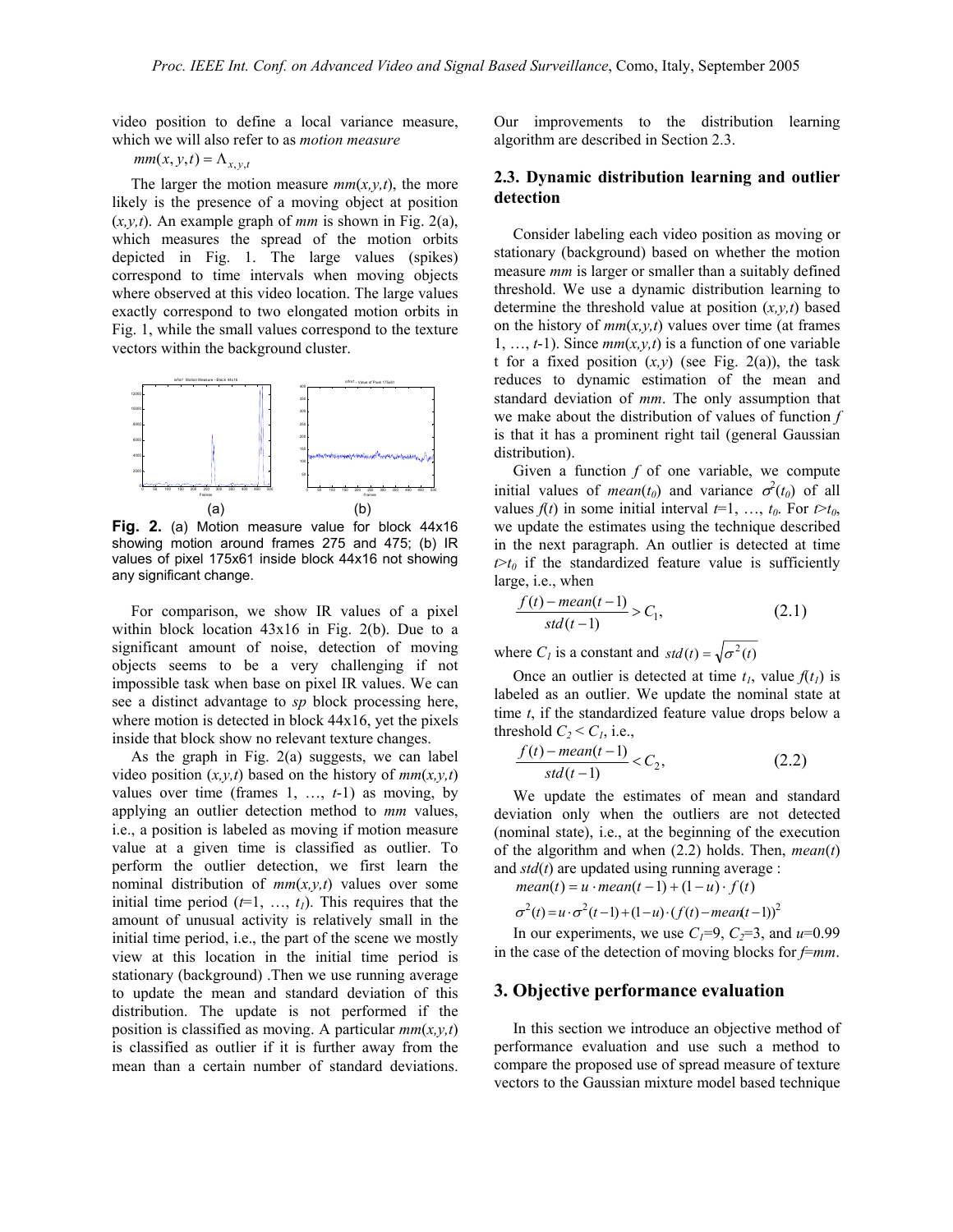introduced in [14]. To make the comparison more realistic, we apply the Gaussian mixture model to texture vectors. Hence, both compared techniques are based on the same spatiotemporal blocks that represent texture and motion patterns. First we also show in Section 3.1 that the Gaussian mixture model on texture vectors significantly outperforms the original representation used in [14] (RGB color values on a pixel level). To do this we need to consider RGB color videos in Section 3.1.

### **3.1. Motion orbits in texture space**

Recall that we use texture vectors composed of the first *N* PCA components of each spatiotemporal block vector. If  $N=3$ , the motion orbit at video plane location (x,y) is a sequence of points in the 3D Euclidean space  ${\bf v}_{x, y, 1}, {\bf v}_{x, y, 2}, \dots, {\bf v}_{x, y, T}$  where  ${\bf v}_{I, J, t} = {\bf b}_{I, J, t}^{*}$  and *T* is the total number of frames. For instance, in Fig. 3(a), we see the orbit for the block (*24,28*) of a RGB color video. We observe two main modes that represent the background blocks. They are identified as two 3D blobs that correspond to two different background textures that appeared in the course of this video at block position (24,28): a part of parking lot and a parked car. Around these blobs we see 1D orbits marked with blue-gray dots corresponding to moving objects. We can view the proposed local variance method as orbit classification algorithm. The reason is that elongated 1D orbits that identify motion have higher spread than the stationary background objects. We demonstrate how noisy RGB color values of a single pixel can be in Fig. 3 (b), where we plot an orbit over time of RGB color values that occur at the pixel (*185,217*) which is one of the pixels in the block (*24,28*) of *Campus 1* video.



**Fig. 3.** Orbits of block vectors with blue-gray dots corresponding to the frames where the block was identified as moving by the proposed method (a) *Campus 1* video: block *I*=24, *J*=28; (b) Standardized PCA components of RGB pixel values at pixel location (*185,217*) that is inside of block (*24,28*).

For better visualization, we show the linearly transformed space of PCA projections of the original RGB color values. We can also see two distribution components corresponding to the background. To allow us a proper comparison to the results in Fig. 3(a) (computed by our local variance technique), we carried over the moving (blue-gray) dot labels from Fig. 3(a). Notice that the moving dots incorrectly became parts of two background components. Since the background variance in the sp block-based approach is much smaller, the usage of sp texture vectors results in effective noise reduction in comparison to using "raw" pixels. Hence, any technique to detect moving objects as outliers will perform much better on sp blocks than on raw pixel values.

#### **3.2. Decreased sensitivity to noise**

It is well-known that noise to signal ratio in IR videos is higher than in visible light videos. The IR noise can be viewed as jitters in IR values. Fig. 4(b) illustrates the performance of the S&G method [14] on IR pixels values on video from [19]. We see a large number of false-positives, some of which has the size of moving objects. The usage of the proposed *sp* texture vectors eliminates very effectively the IR jitter noise as we can see in Fig. 4(a).



**Fig. 4.** *Infra2* video frame 49 with detected motion: (a) the proposed outlier detection based on sp blocks; (b) S&G Gaussian mixture model [14].

#### **3.3. Ground truth data evaluation**

The video clips and corresponding ground truth data used in our evaluation were obtained from Ohio State University Thermal Pedestrian Database [19]. Video was captured using a Raytheon 300D thermal sensor core with 75 mm lens. Camera was mounted on an 8-story building overlooking a pedestrian intersection on the Ohio State University (OSU) campus. Ground truth data gives us number of objects and their centroids in each video frame. In order to compare the two methods to the ground truth data, we must detect motion, find objects from motion data, and compute their centroids. Process each video sequence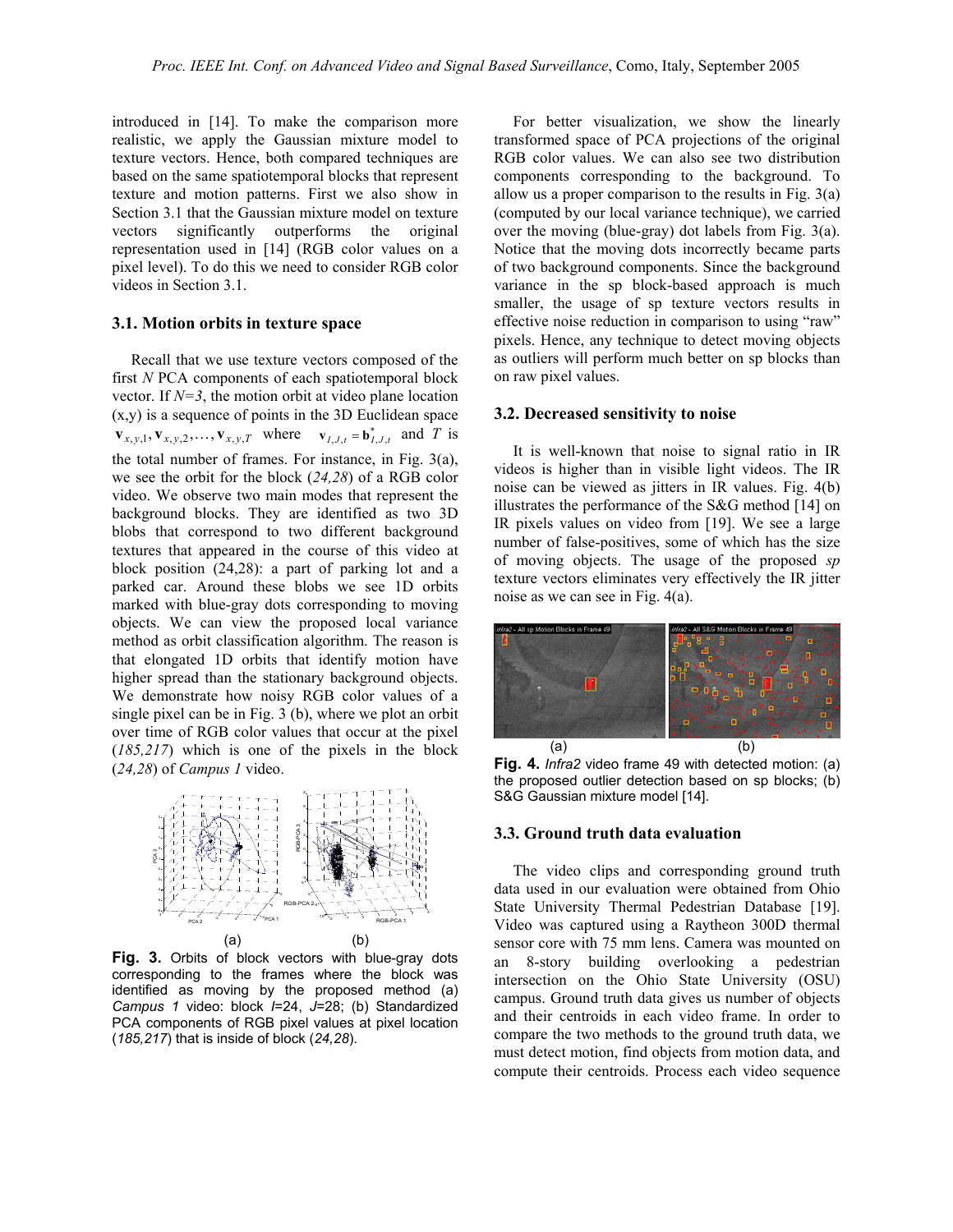to identify motion on block level and establish motion/no motion binary image as described in Section 2. The output from motion detection is fed into object labeling algorithm to measure the object's region of interest and centroid location. Connected components are used to establish motion regions of interests with a minimum of 2 blocks per region. We evaluate motion block components as 8-connected objects.

Ground truth centroids for *Infra2* video are shown in Fig. 5. All ground truth centroid are shown in green to visualize all motion paths simultaneously.



(b)

**Fig. 5.** Projection of all ground truth data for *Infra2* video with objects size  $>= 2$ ; (a) Ground truth data and sp motion centroids; and (b) Ground truth data and Stauffer-Grimson Gaussian mixture model centroids.

Observe that the motion centroids (in blue) coincide very well with the ground truth for the proposed method (Fig. 5(a)). On average, our *sp* motion tracking centroid distance from ground truth data was 4.62 pixels with standard deviation of 2.54 pixels for *Infra2* video. The IR jitter noise on the pixel level makes the detected moving objects by S&G method [14] (without post processing) to form a dense set in the video plane (Fig. 5(b)).

# **4. Object tracking**

Robust detection of motion regions in IR videos introduced in Section 2 is the basis for tracking moving object. We have modified and simplified the minimum cost computation introduced by [22]. Each new detected motion region *i* in frame *t* has a know bounding box  $\mathbf{B}_i$ , centroid location  $X_i$  and initial zero velocity  $V_i$ . Known motion region  $L$  in a frame  $t$ <sup>-1</sup> has centroid  $X_L$  and velocity  $V_L$  and a predicted centroid  $X_{LP}$  in frame *t*. Minimum cost  $C_{Li}$  between  $X_L$  and  $X_i$  is computed based on the predicted location of known track labeled regions and new detected motion regions.

$$
X_{LP}^t = X_L^{t-1} + V_L^{t-1}
$$

$$
C_{Li} = \left\| X_{LP}^t - X_i^t \right\|
$$

$$
M_i = \sum_j m_{ji}
$$

where  $m_{Li} = 1$  if  $X_{LP}^t \cap B_i^t$ , and 0 otherwise.



**Fig. 6.** *Infra1* video frame sequence 240-301 showing object ID, bounding box and tracking trail. (a) Object 5 walking along the fence (b) Object 5 turning corner and hidden behind the fence; and (c) Head of Object 5 reapers behind the fence, tracking continues.